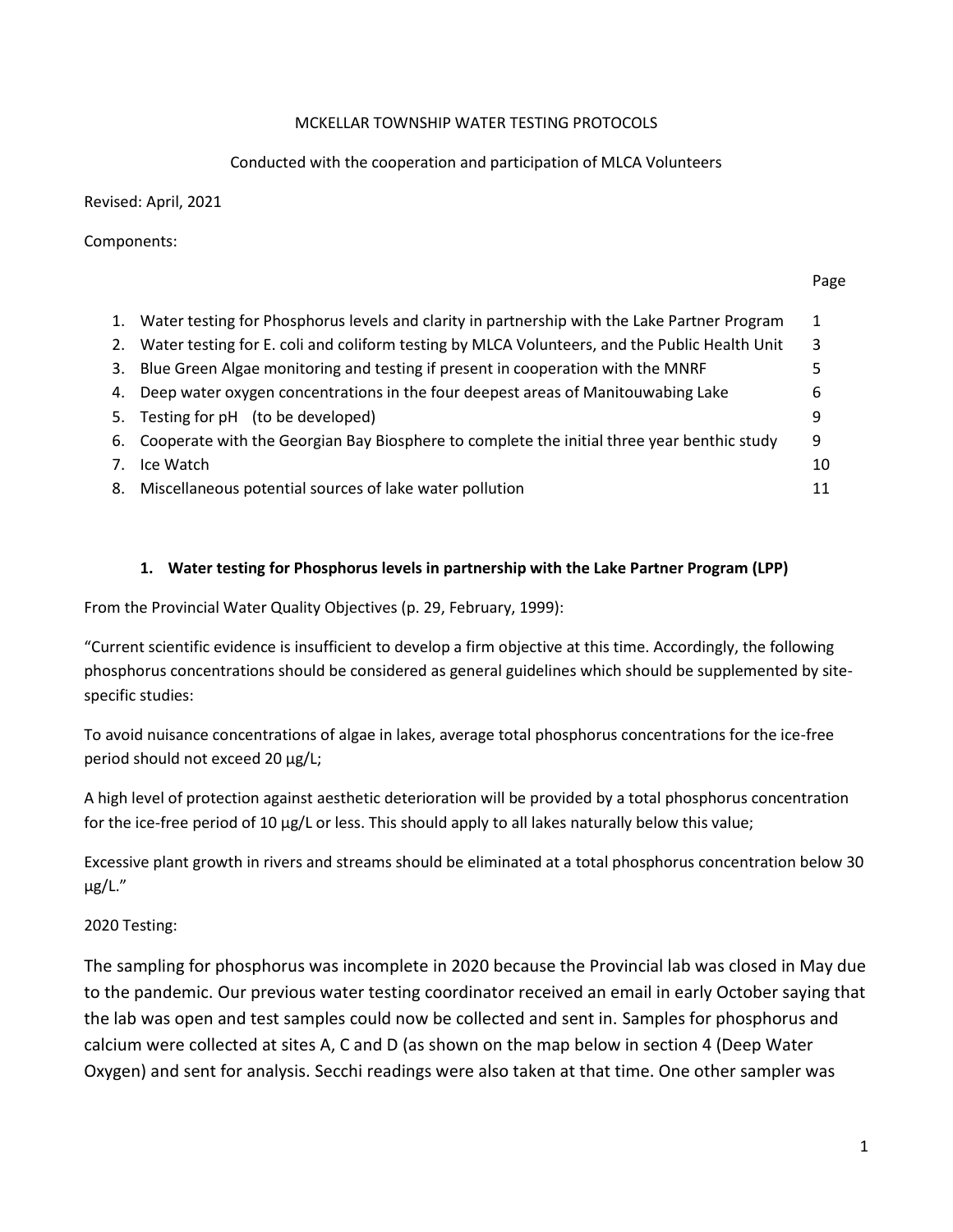unable to get out to sample in October. The average Total Phosphorus Concentration for the reported samplings in 2019 for Lake Manitouwabing was 10.4 µg/L.

2021 Testing and ongoing:

Engage with the Lake Partner Program to coordinate testing sites, receive kits and enlist more testers as needed.

Take Secchi disc readings on the schedule suggested by the LPP.

Report on results posted by the LPP on the MLCA web site and to the Township council.

Phosphorus and other data for the Lake Partner Program and Manitouwabing Lake can be seen at [www.desc.ca/programs/LPP](http://www.desc.ca/programs/LPP) ([Lake Partner Program | DESC\)](http://www.desc.ca/programs/LPP)

In addition to the continued work by LPP volunteers on Lake Manitouwabing, a Lake Capacity study will be conducted during the summer of 2021 by Dr. Carl Mitchell from the University of Toronto. MLCA is cooperating with the township in facilitating this study. Following is Dr. Mitchell's description of this project:

#### The Capacity Issue:

On-going lake water quality testing in McKellar, particularly in Lake Manitouwabing shows the water quality is generally good but also points to a handful of localized issues for phosphorous. Phosphorous concentrations are often related to the number of inhabitants around the lake since malfunctioning septic systems, lawn fertilizations, shoreline malfunctioning and other human disturbances are sources of phosphorous. More localized problems (eg. high E.coli "hot spots") can occur as well, especially in areas where the lake water naturally does not flush from an area very quickly. When phosphorous levels become elevated, algae and other micro – organisms can grow more efficiently, leading to blooms which later translate to lower dissolved oxygen levels in the lakes as larger quantities of dead algae are broken down and eaten by oxygen consuming micro-organisms. In extreme circumstances, these drops in oxygen levels can lead to fish kills. Other issues, such as septic maintenance, shoreline alteration and fisheries are closely linked to phosphorous levels and these levels are in turn closely linked to the density and/or inhabitation of the lake. High phosphorous levels contribute to blue green algae blooms that adversely affect the quality of the water and our enjoyment of the lake. The Ministry of the Environment in 2010 created a model to predict potential phosphate loading based on shoreline development. What is the impact on our lakes with the creation of more waterfront properties and the conversion of seasonal properties to retirement residences? What is the carrying capacity of our lakes? Is the first sighting of Blue Green Algae last summer an indication of a capacity problem?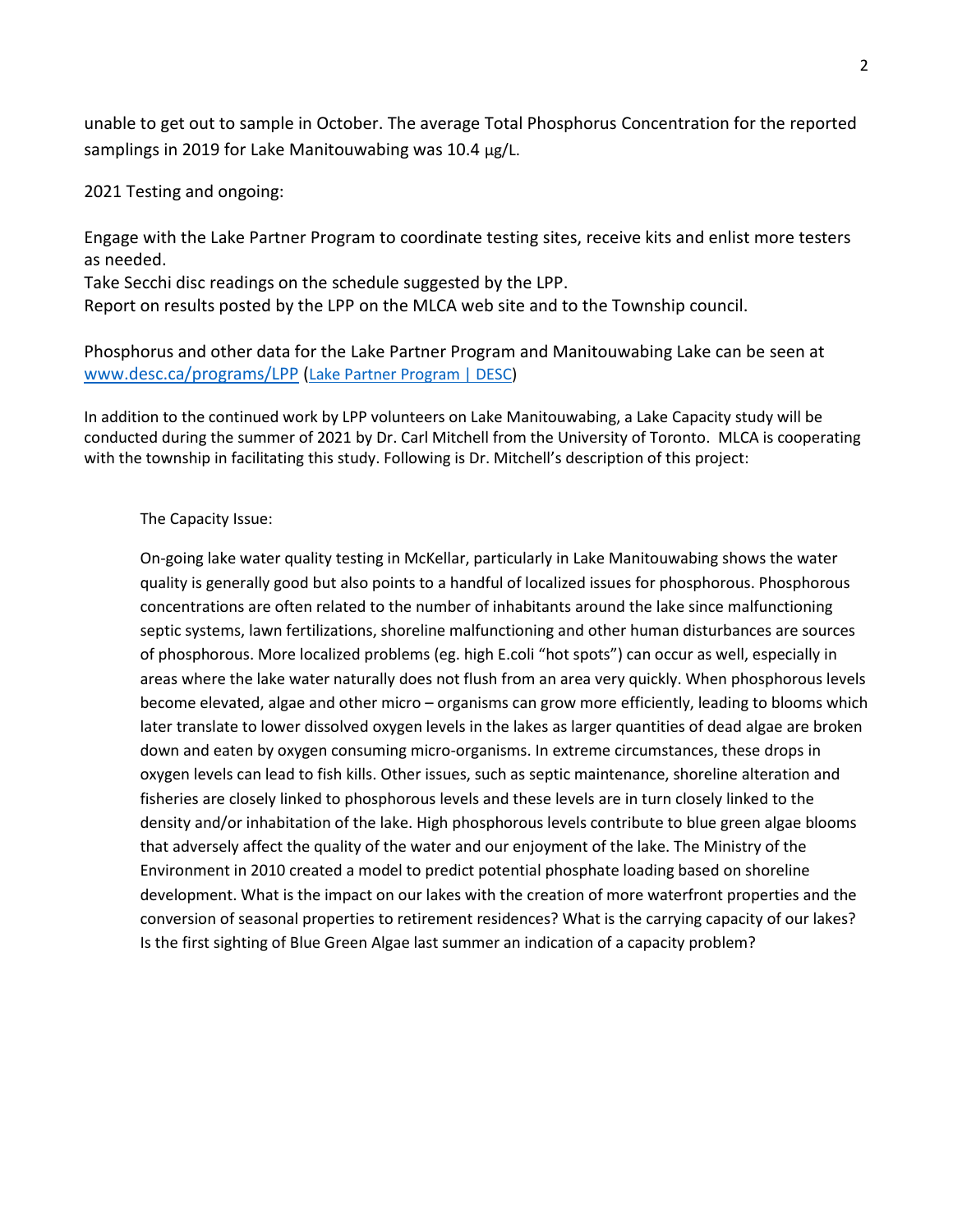#### Background:

A common model in Ontario used to better understand a lake's overall capacity for inhabitation is the Lakeshore Capacity Model. No model is perfect but one always learns something significant about the system under study so other newer approaches can be considered. The best case scenario is that the model works well, can be advanced to compensate for common issues (sensitivity to lake flushing in localized areas), and therefore can be used as a strong tool in assessing the Lake Manitouwabing capacity for development and possibly for other lakes in McKellar.

To date, we have been testing the quality of our water through the MLCA and Health Units for E. coli and phosphorous levels, through the Ridge at Manitou Environmental Committee phosphate testing program, various studies, reports have been completed related to Lake Capacity from FOCA and their lake partnership program; testing standards for the Ridge development 2003-04; various MNRF fish studies; reports on various capacities regarding the Wyeridge proposal in 2007-08, our EDC 2015 report which recommended this study: "to determine the capacity of the lakes and the possibility of planned growth and land development over time and determined that there is room to grow in a gradual and responsible way". Our new Official Plan and pending Zoning By Law has more relevant information to be considered.

#### Action Going Forward:

Thanks to the generosity and support of a resident and committee member, Dr. Carl Mitchell from UofT has volunteered to obtain a grant or self - fund and have a graduate student conduct the capacity study in 2021.

Further recommendations will be forthcoming after the initial study that will have two key components:

- -1- Educational ideas to ensure we all are doing everything we can to keep pour lakes healthy
- -2- Regulatory ideas to ensure we maintain our proper lake capacity

#### **2. Water testing for E. coli and coliform testing by MLCA Volunteers, and the Public Health Unit**

Faecal indicators such as E. coli and enterococci are the best available indicators for the possible presence of enteric pathogenic microorganisms (bacteria, viruses, protozoa). Testing for E. coli is relatively inexpensive and sampling is straight-forward. Since human animal and wild fowl waste is also high in phosphorus, it might be inferred that a high E. coli count corresponds to higher phosphorus counts as well.

There are several testing groups- MLCA, Ridge, Health Unit - that must work together to ensure we are all on the same page, can resolve issues quickly and responsibly for the safety of our ratepayers and ultimately preserve the quality of our lakes.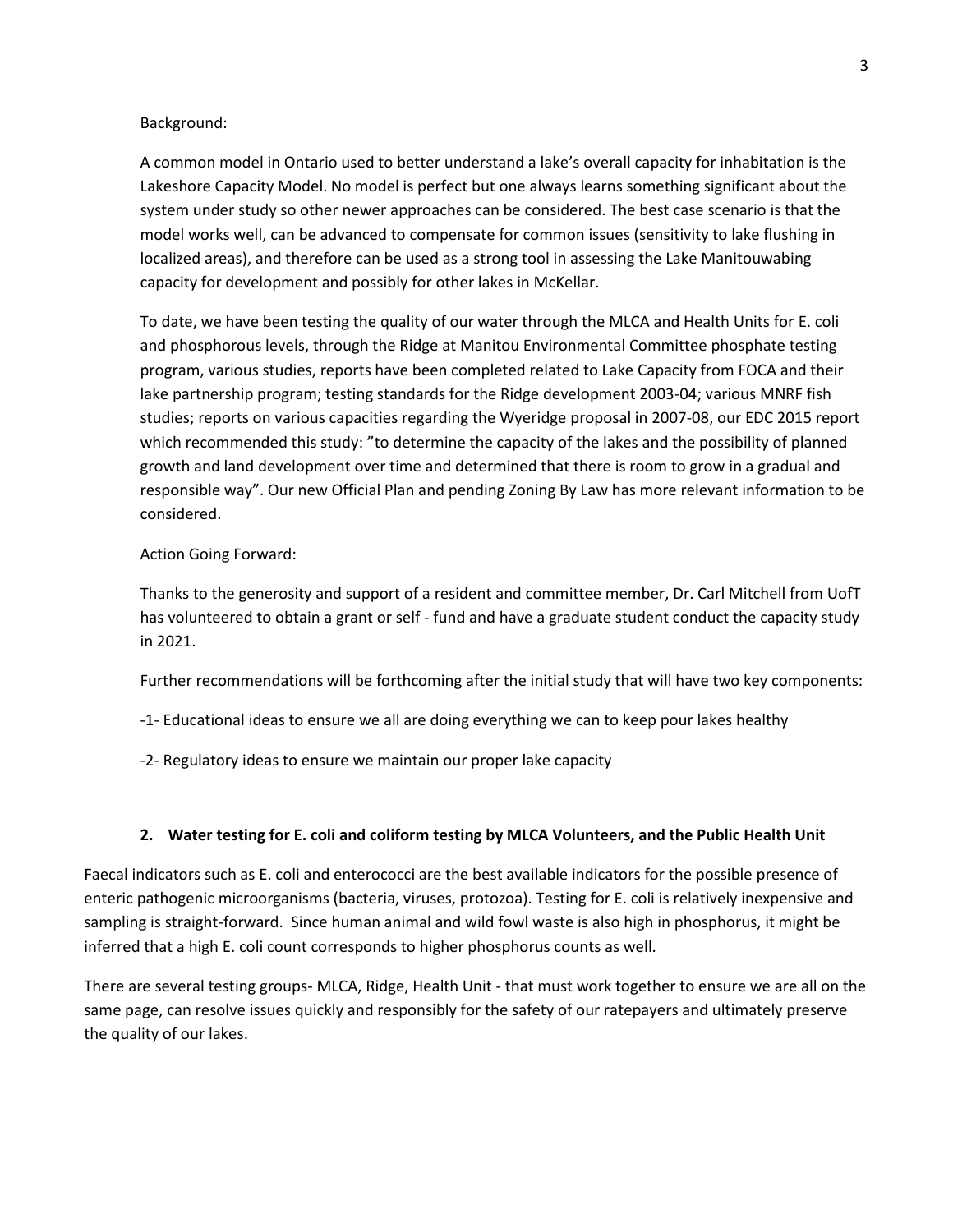A. Beaches – We have four public beaches on Lake Manitouwabing (3) and Armstrong Lake (1). In the summer of 2020, the Public Health Unit tested one beach in each of June, July, and August; MLCA tested three.

The protocol for beach testing is to take five samples across the length of the beach. Beaches are closed to public swimming if the E. coli count is 200 CFU/100 ml. MLCA test results are received from the lab and communicated to the Township and the Health unit if they are above the limit. Health Unit test results are available on the Health Unit website with "open" depicting a good result and "closed" depicting a count higher than 200 CFU/100 ml – called a "hot spot". If a hot spot is identified, the Health Unit will immediately post the beach with their signs as either "unsafe for swimming" or "closed." The Township Clerk and the MLCA will post 'signage' on their websites ASAP. Once the beach is retested and is within limits, the Health Unit will inform the Township Clerk and remove the signs.

B. The Ridge at Manitou

The Ridge at Manitou golf course conducts testing for phosphate and E. coli on its grounds, a nearby creek and the lake immediately in front of the Golf Course and Club House. A report is sent to the township yearly. Testing has been conducted annually since ~ 2005.

2020: Test results for the Ridge at Manitou were received by the Township.

C. Recreational lake water testing for E. Coli

The MLCA Water Sampling Coordinator chooses sites on five lakes in McKellar Township – Manitouwabing, Armstrong, McKellar, Grey Owl and Moffat Lakes. The Coordinator selects the sites to be tested, collects the sampling bottles from the lab, communicates the sites to be sampled to the water samplers, distributes the sampling bottles and instructions to the samplers, collects the samples and ensures that they are received by the lab in a timely manner and in good (continuously refrigerated) condition. The Sampling Coordinator posts the test results on the MLCA website and informs the samplers and the Township of any "Hotspots" – test results that are over 200 CFU/100 ml. Hotspots will be retested by performing five tests along the shoreline with the original hot spot in the centre position in the following month. (NEW). Residents along the area in question will be informed of the initial high results, offered septic test tablets to purchase from the MLCA volunteer and will receive information about inspection and remediation of septics from the Township. The practice of wild fowl feeding will be discouraged.

Note: Volunteers collecting samples:

- will not go out to sample in inclement weather
- are encouraged to wear a personal flotation device at all times
- will leave the area immediately if a resident objects to them sampling the water near their property.

### Resources:

*Guidelines for Canadian Recreational Water Quality* is available on Internet at the following address: <http://www.healthcanada.gc.ca/>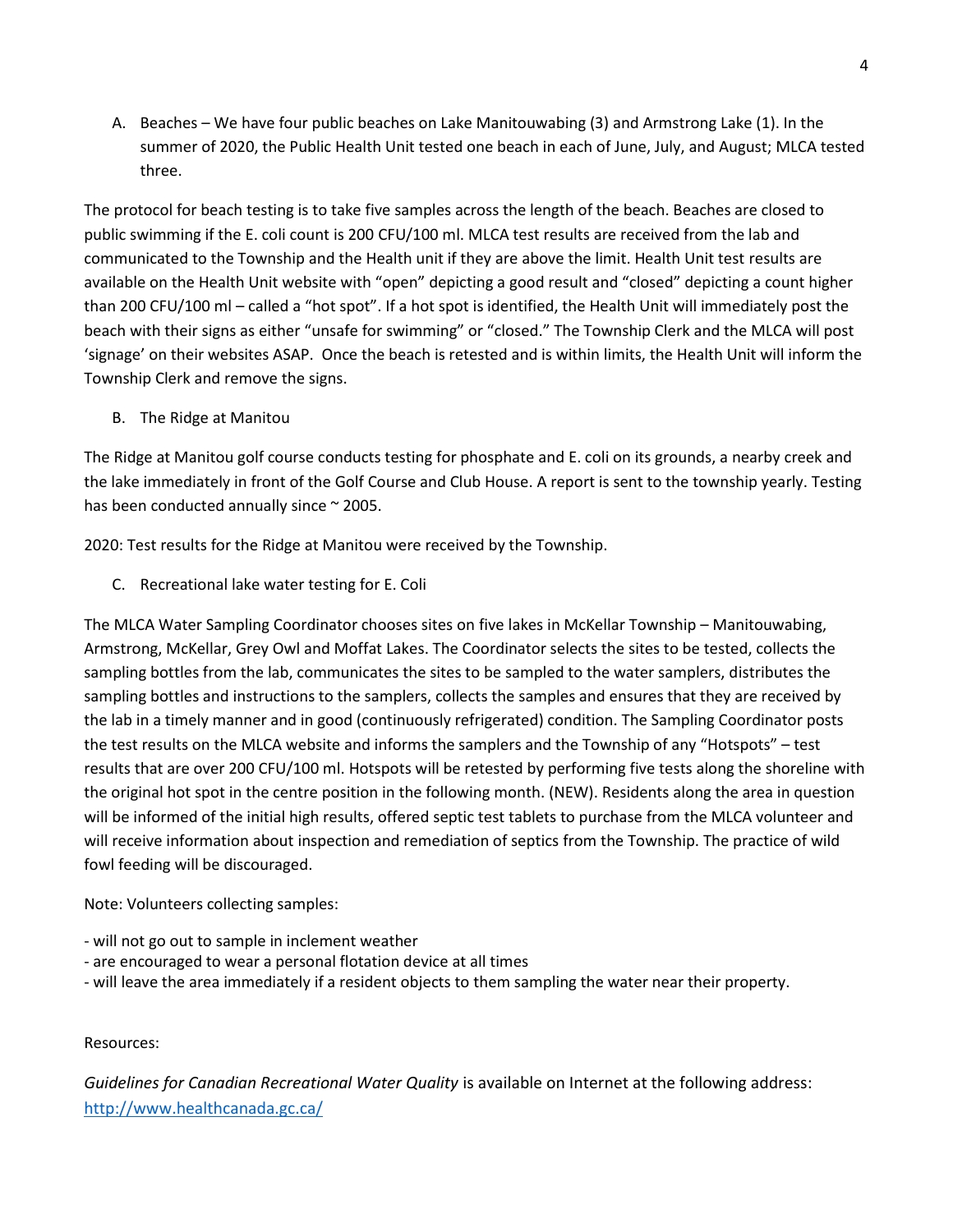#### **3. Blue Green Algae monitoring and testing if present in cooperation with the MNRF**

BGA blooms look like green pea soup, although they may also be other colours. Dense blooms form clumps. Fresh blooms smell like newly mown grass and older blooms may smell like rotting garbage. It is impossible to predict the occurrence of BGA. Sites have been known to move with the flow and wind. Phosphorous is the nutrient that controls the growth of algae. We need to continue testing and monitoring our lake levels of phosphorus through the LPP sampling. Phosphorus values are affected by shoreline development and shoreline vegetation clearing, land run-off from fertilizers, poorly functioning septic systems, atmospheric temperature increases due to climate change, watershed run-off, low deep water oxygen concentrations and other stressors. Not all Blue Green Algae blooms (cyanobacteria) produce toxins (microcystin), but if present they can be harmful, causing skin irritation and rashes; if consumed, they can cause diarrhea and vomiting, infrequent in adults. The toxins are more likely to be harmful to children and animals who may ingest them, however, deaths are rarity. Our studies have shown that concentrations of phosphorous in our lake are similar throughout the lake. Phosphorous values are influenced by the watershed. There appears to be no deterioration of our watershed over time. Human activity can increase the phosphorus levels in the lake due to storm water runoff picking up phosphorus from fertilizers, malfunctioning septic systems and animal waste and discharging it into rivers and streams. Human, animal and wild fowl waste is very high in phosphorus. If the oxygen levels are too low at the bottom of the lake, phosphorus will be released from the sediment at the bottom of the lake. Deep water oxygen levels were measured this fall and show an average of 5.7 mg/L across the four deepest areas of the lake – high enough to prevent phosphorus release.

### Precautions if BGA sited:

- 1. Report suspected BGA blooms to the MECP Spills Action Centre at 1-866-663-8477 or Ontario.ca/page/blue-green-algae report BGA – TIPS. Also take photographs, record what the weather has been over the past week (winds, temperature, precipitation) and take a sample and put it in the fridge or freezer. MLCA will help with sampling – please email at mlcawatertesting at gmail dot com - if possible.
- 2. Avoid swimming or wading in the water in that area until test results are known. Children and animals are at risk of ingesting the toxins. Check your water intake system for BGA. Shower after swimming, and clean the algae off your pet's fur, if you were swimming in the area.
- 3. MECP will test the site and advise the township. Health Unit will give us the results. If positive, Health Unit will prepare a media release.
- 4. The township and the MLCA will inform area residents of the report and ask them to survey their shoreline for any other potential areas of BGA growth.
- 5. The MLCA Water Sampling Coordinator and the Water Samplers will photograph and take a sample of any sites of BGA not sampled by the ministry.
- 6. Follow the Guidelines from the NBPS Health Unit website after presence of BGA is confirmed by the MECP.
- 7. Once public, the municipality will post the media release on their website, social media and Lake Association websites, prepare information package for citizens in the area including media release, Health Unit FAQ's and info you should know about BGA and post signs on beaches and boat launches.
- 8. If test is not toxic, the Health unit will inform us and we will use all social media to inform everyone.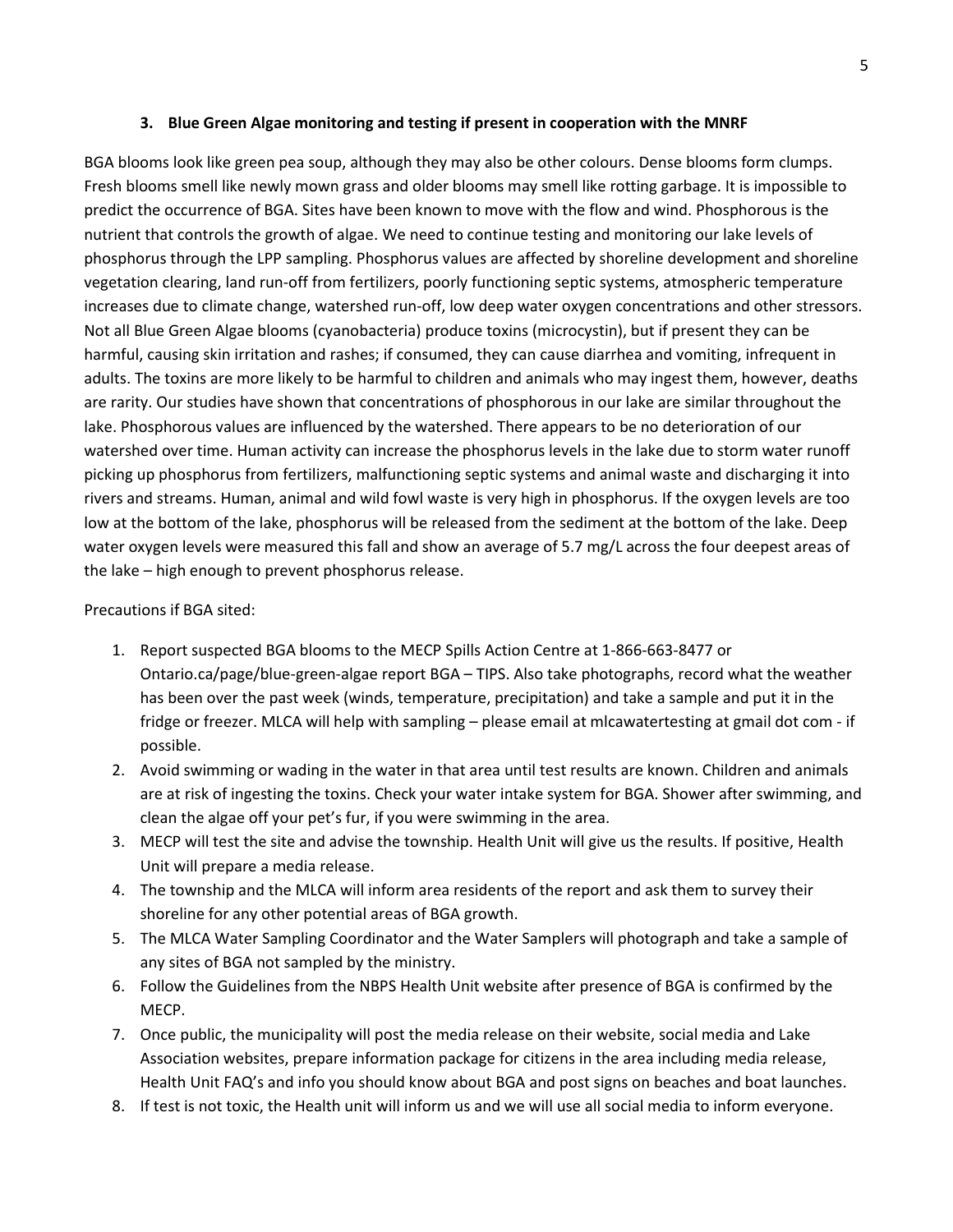#### 2020: BGA Issue:

In August 20, the Ministry of the Environment, Conservation and Parks informed McKellar about a positive test for Harmful Algae Bloom (HAB) in Lake Manitouwabing. This is the first time that a report about BGA in the lake in the last ten years. We will continue to work with the Ministry of the Environment, Health Unit and our Ad Hoc Committee on Lake Stewardship and the Environment to develop protocols to properly deal with a BGA report and to continue to recommend ways to prevent their development.

### Future Action Items:

- 1. Continue to ensure that the Ridge regularly tests for phosphorus and makes periodic reports to Council
- 2. Create a BGA handout for residents like Seguin: "BGA-What you need to know" Lake residents will be given a brochure which details:
	- how to identify algae that could be Blue Green Algae
	- how to report the occurrence of Blue Green Algae to the Ministry (MECP)
	- factors which encourage/discourage the growth of Blue Green Algae
	- potential health dangers of BGA
- 3. Work with the Health Unit to give us the site so we can inform our residents for their safety
- 4. Establish a log book for BGA incidents
- 5. Continue to educate everyone about BGA
- 6. Implement measures to prevent BGA overgrowth in our lakes

Resources:

For general information about Blue Green Algae visit

www.ontario.ca/page/blue-green-algae

Manitouwabing Lake Environment Report, Oct 2020

Manitouwabing Lake State of the Basin Review 2018

### **4. Deep water oxygen concentrations in the four deepest areas of Manitouwabing Lake**

In Manitouwabing Lake – State of the Basin Review 2018, by Bev Clark states:

"In areas where the bottom waters have their oxygen concentrations reduced to below 1mg/L (this is called anoxia) in late summer there can be phosphorus released from the sediments into the bottom waters. In some cases, this phosphorus can be available to support algal blooms in the mixed, warmer surface water. For this reason, there is merit to measuring dissolved oxygen profiles in the lake for those areas that are deep enough to stratify (the process where warm surface water cannot mix with cold bottom water). In most cases the water needs to be about 7-8 m deep or deeper before this can occur. Shallower areas mix completely to the bottom. In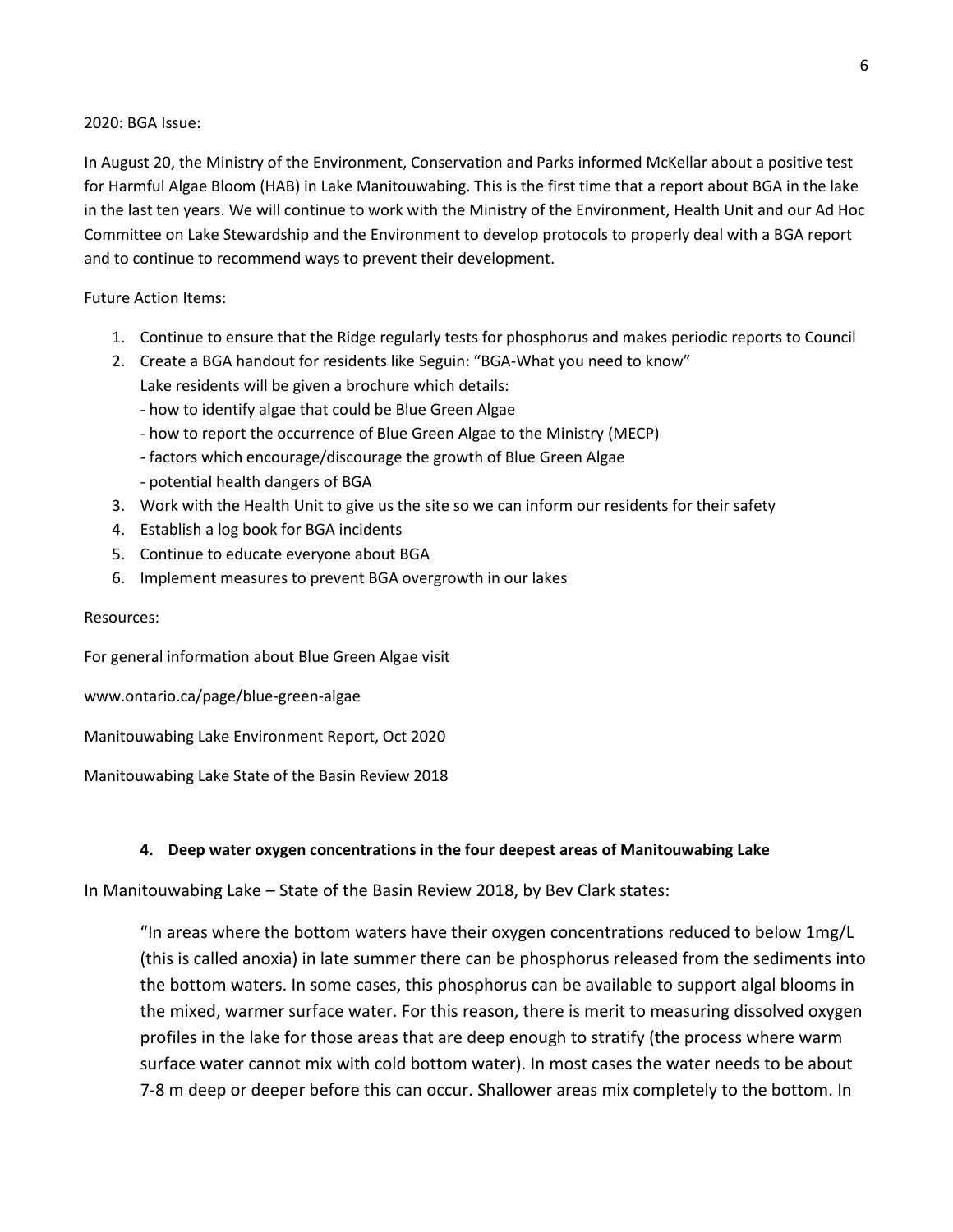stratified areas, the cold bottom water cannot have its oxygen replenished from the surface such that when oxygen is consumed by bacteria the loss of oxygen cannot be reversed until the lake turns over again in the fall. Under these circumstances there may be phosphorus that enters the cold bottom water from the sediments. If this phosphorus ends up being entrained into the warmer surface water in sufficient quantities, it can help to support algal blooms under the right conditions.

Areas in Manitouwabing where this may occur are shown in yellow on the map below and these areas could be assessed with oxygen/temperature profiles on or 14 days either side of Sept 01. Any additional areas that may stratify could be confirmed in the initial years of monitoring."

A recommendation in the GBBR report received in late September of 2020 was to "Conduct late summer monitoring of dissolved oxygen in the deepest location and in isolated bays where depths are greater than 7-8m." (Katrina Krievins, Manitouwabing Lake Environment Report 2020, p.iii).

These areas referred to in the 2018 report, and now marked A, B, C and D were sampled in the fall of 2020 using a device for deep water sampling called a 'Bacon bomb sampler' by Fisher Scientific Co.

Unique markers were inserted into the rope holding the sampler at lake level for the various locations for later depth calculation. Samples in McKellar Bay (A) and SE of Tait's Is. (B) were murky with floating particulates. The sample in Robinson Lake (C) was black with no visible particulates. The sample E. of Hurdville (D) was a muddy pinkish milk chocolate brown.

| Date   | Time     | Location on   | Secchi            | DO                 | Temperature       | <b>Dissolved</b> |
|--------|----------|---------------|-------------------|--------------------|-------------------|------------------|
|        |          | Manitouwabing | depth             | Measurement        | @ DO              | Oxygen           |
|        |          | Lake          |                   | Depth              | measurement       | mg/L             |
|        |          |               |                   |                    | depth             |                  |
| Oct 9  | 4:03 PM  | McKellar<br>A | 3 <sub>m</sub>    | 19 m.              | $12.7^{\circ}$ C  | 7.84             |
| 2020   |          | Bay           |                   |                    |                   |                  |
|        |          |               |                   |                    |                   |                  |
| Oct 10 | 12:10 PM | SE of<br>B.   | 2.42 m            | $27.7 \text{ m}$ . | $9.3^{\circ}$ C   | 6.13             |
| 2020   |          | Tait's Is.    |                   |                    |                   |                  |
|        |          |               |                   |                    |                   |                  |
| Oct 10 | 12:50 PM | Robinson<br>C | 2.33 m            | 16.2 m.            | $8.3^{\circ}$ C   | 3.59             |
| 2020   |          | Lake          |                   |                    |                   |                  |
|        |          |               |                   |                    |                   |                  |
| Oct 10 | 11:00 AM | E of<br>D     | 1.43 <sub>m</sub> | 6.16 m.            | 11.9 $^{\circ}$ C | 5.26             |
| 2020   |          | Hurdville     |                   |                    |                   |                  |
|        |          |               |                   |                    |                   |                  |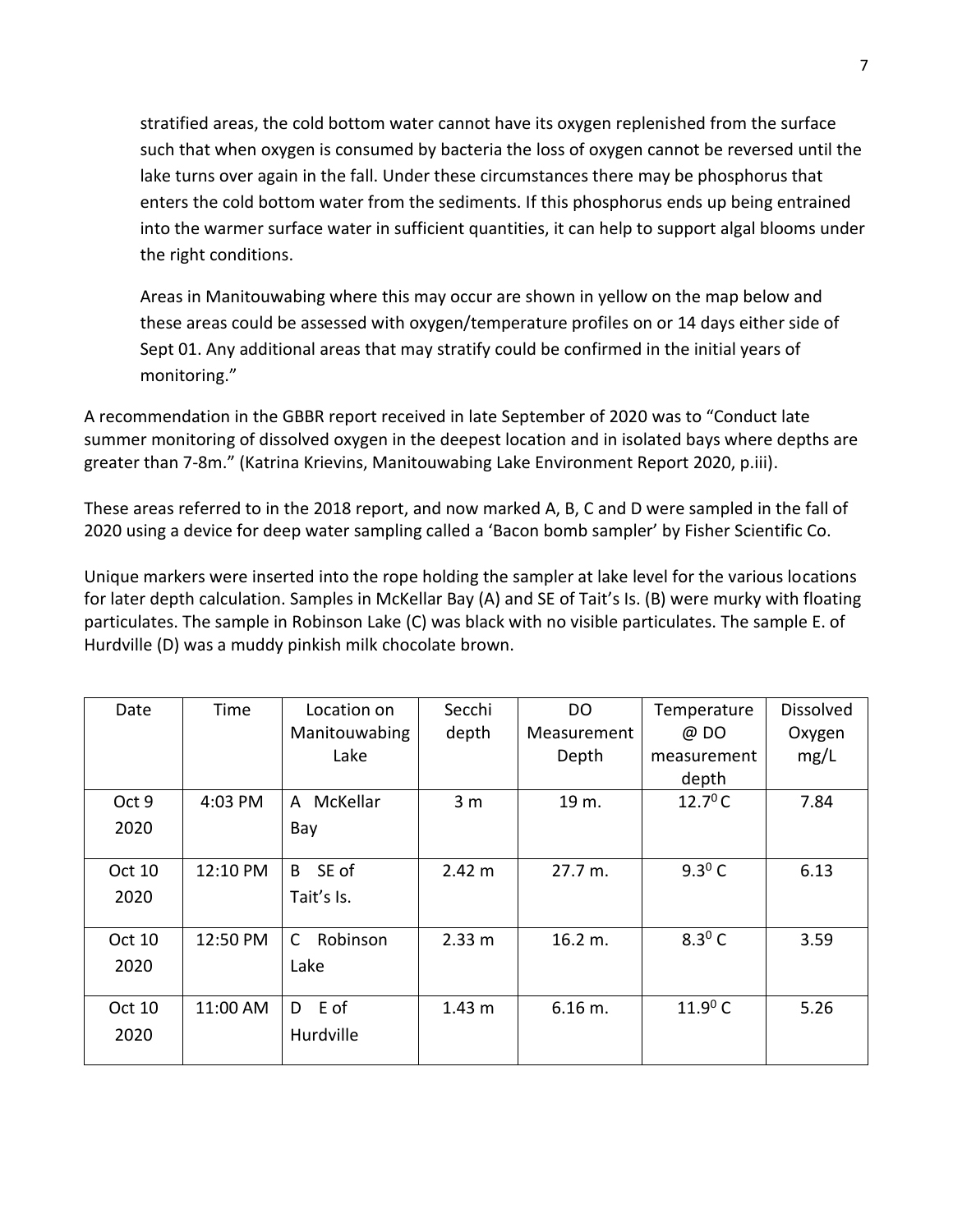What is the significance of the results of these dissolved oxygen (DO) measurements in the deepest parts of Manitouwabing Lake? The results indicate that the DO is not in the low range that could lead to release of phosphorus from sediments into the bottom waters, as discussed by Bev Clark.

A discussion about oxygen levels in Loon Lake (U.S.) indicates that "dissolved oxygen levels below 4 mg/liter are too low to sustain warm water fish like bluegill, bass and pike and production for most fish begins to drop when oxygen levels fall below 5 mg/liter. Oxygen also is needed by virtually all algae and all macrophytes, and for many chemical reactions that are important to lake functioning." 1

Another article states that "once dissolved oxygen levels drop below 2mg/l, the water is described as **hypoxic**. As it approaches 0mg/l, it becomes **anoxic**. A **dead zone** is an area within a lake that is either hypoxic or anoxic, and in which few organisms can survive. Oxygen-consuming organisms within dead zones either suffocate or leave the area. According to the Michigan water quality standards, a minimum oxygen concentration of 7mg/l is needed for cold-water fish and minimum of 5 mg/l is needed for warm water fish (MDEQ, 1994)." <sup>2</sup>

The two DO measurements taken at Secchi depth (McKellar Bay and Jones Bay) were 8.91 and 9.53 mg/L respectively. The DO measurements taken this fall indicate that there is sufficient oxygen to sustain aquatic life in Manitouwabing Lake. Next fall, the sampling will be done earlier to ensure that the water has not turned over before sampling.



## Plan for 2021:

The MLCA Water Sampling Coordinator will conduct deep water oxygen levels in the four deepest areas of the lake (as identified by Bev Clarke in 2018) annually between August 15 and September 15.

Research scientific references for deep water oxygen testing.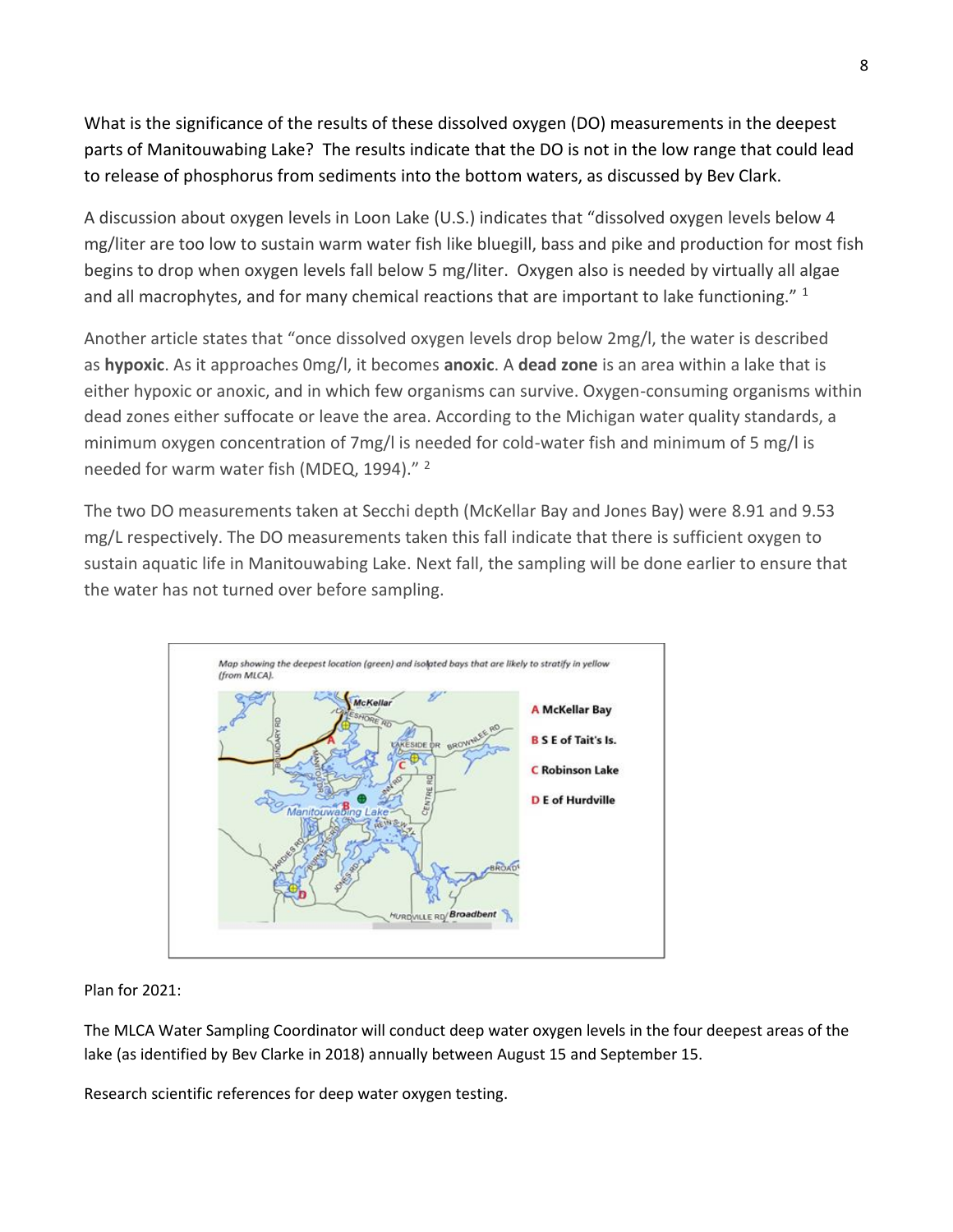1 [\(https://loonlakesteubenny.com/lake-technical/general-information/dissolved-oxygen/the](https://loonlakesteubenny.com/lake-technical/general-information/dissolved-oxygen/the-importance-of-dissolved-oxygen/#:~:text=Dissolved%20oxygen%20is%20one%20of%20the%20most%20important,of%20supporting%20many%20different%20kinds%20of%20aquatic%20organisms)[importance-of-dissolved](https://loonlakesteubenny.com/lake-technical/general-information/dissolved-oxygen/the-importance-of-dissolved-oxygen/#:~:text=Dissolved%20oxygen%20is%20one%20of%20the%20most%20important,of%20supporting%20many%20different%20kinds%20of%20aquatic%20organisms)[oxygen/#:~:text=Dissolved%20oxygen%20is%20one%20of%20the%20most%20important,of%20suppor](https://loonlakesteubenny.com/lake-technical/general-information/dissolved-oxygen/the-importance-of-dissolved-oxygen/#:~:text=Dissolved%20oxygen%20is%20one%20of%20the%20most%20important,of%20supporting%20many%20different%20kinds%20of%20aquatic%20organisms) [ting%20many%20different%20kinds%20of%20aquatic%20organisms.](https://loonlakesteubenny.com/lake-technical/general-information/dissolved-oxygen/the-importance-of-dissolved-oxygen/#:~:text=Dissolved%20oxygen%20is%20one%20of%20the%20most%20important,of%20supporting%20many%20different%20kinds%20of%20aquatic%20organisms))

2 [\(https://www.michiganseagrant.org/lessons/lessons/by-broad-concept/physical-science/dissolved](https://www.michiganseagrant.org/lessons/lessons/by-broad-concept/physical-science/dissolved-oxygen-and-lake-stratification/)[oxygen-and-lake-stratification/\)](https://www.michiganseagrant.org/lessons/lessons/by-broad-concept/physical-science/dissolved-oxygen-and-lake-stratification/).

**5. Testing for pH (to be developed)**

## **6. Cooperate with the Georgian Bay Biosphere to complete an initial three year benthic study**

The Georgian Bay Biosphere (GBB) is partnering with the Township of McKellar to monitor 4 sites on Manitouwabing Lake for Benthic, a biological measure of the lakes, (i.e. what bugs, larva, etc. are present and living on the lake bottom). Combining MLCA's E.coli and chemical results with GBBR's biological monitoring will provide a more complete picture of aquatic ecosystem health, the lake's exposure to stress and associated biological response. The GBB program is a three year minimum monitoring study, establishing base levels that can be compared to other similar lakes and provide a base from which to monitor change and problems. While this program has been active in the Muskoka's for some time, it has only been used in the Parry Sound area for the last two years, with more municipalities joining the program. This is a once per year testing for a three year minimum commitment of the lake by two GBB staff members.

The MLCA will sponsor a fourth site so that two sites can be monitored on the north portion of the lake, and two sites on the south portion. The expense of this forth site will NOT be recoverable from the Township of McKellar, so will be a standalone expense for the MLCA.

The MLCA will be also supporting this program by aiding in site selection, obtaining land owner permission where necessary and providing guide support for monitoring days.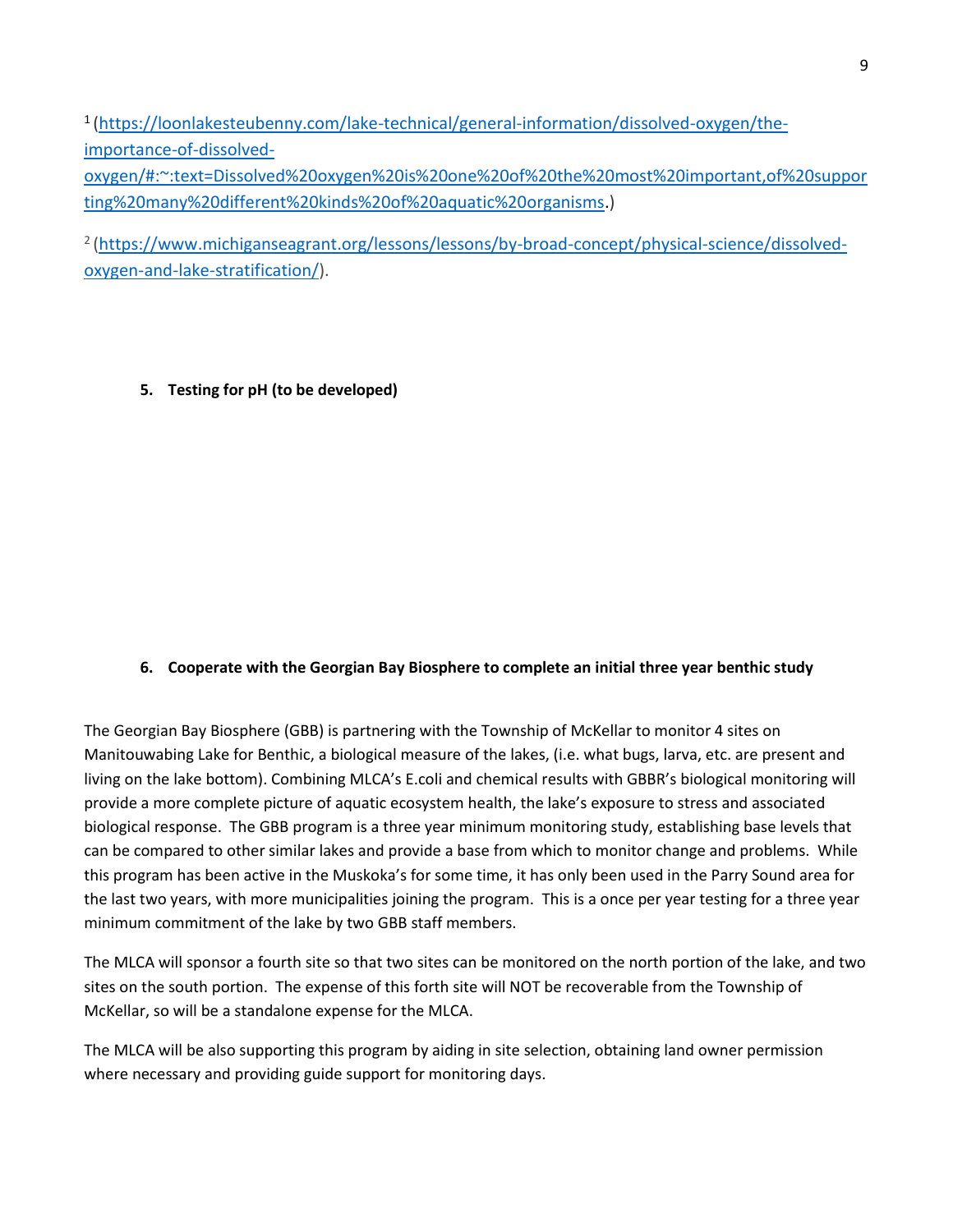**What is Benthic Monitoring?** Benthos is the community of organisms that live on, in, or near the seabed, river, lake, or stream bottom, also known as the benthic zone. The study will focus on macro (visible to the eye) invertebrates. The information obtained from this study will be to evaluate the health of the lake, changes over time, and compare with other lakes in our region, from the Muskokas to Otter Lake to Whitestone Lake.

The following links, "Bugs in the Mud" and a YouTube video provide a good overview of the Benthic Monitoring Program.

[Bugs in the Mud.pdf](https://mlca.ca/resources/documents/Agm%20Water%20reports/bugs%20in%20the%20mud.pdf) [https://www.youtube.com/watch?v=H0S3orX\\_cCg](https://www.youtube.com/watch?v=H0S3orX_cCg)

## 2020 Activities:

MLCA Water Testing Coordinators facilitated the benthic testing by selecting 11 possible sites and forwarding photographs of the shoreline and the bottom in the shallow water for each site, as well as the GPS coordinates to the GBB. From these, the GBB personnel chose four sites and these will be sampled and documented for three years. The report has been posted on the MLCA website. After three years, a baseline will be established and will form the basis of comparison to other Ontario lakes that have had similar testing.

Plan for 2021:

The MLCA Water Sampling Coordinator will communicate with the GBB personnel in the spring to coordinate testing sites and dates and to offer any assistance needed. The report will be posted on the MLCA website and the Township website.

# **7. Nature Watch/ Ice Watch**

This past year we uploaded information about our "Ice in/Ice Out" dates onto the NatureWatch.ca website. These readings were taken from the same location every year for the past 20 years. Below is a description of this program from the Nature Watch website.

> "IceWatch is part of the NatureWatch suite of national volunteer monitoring programs designed to help identify ecological changes that may be affecting our environment. IceWatch allows Canadians of all ages to participate in discovering how – and more importantly, why – our natural environment is changing.

> As citizen scientists, IceWatch volunteers, contribute to a scientific understanding of climate change. By analyzing citizen records, scientists have found that the freeze-thaw cycles of Northern water bodies are changing. However, since climate change is not consistent across the country and there are large gaps in the current monitoring network, scientists require critical data from many more regions. A citizen network of IceWatchers spread throughout Canada can help to supply that information.

> Ice events – the freeze and thaw dates of lakes and rivers – are easily recorded yearly changes that, with your assistance, can help us to monitor the effects of climate change on Canadian ecosystems. All observations provide essential information that can be used in the analysis of climate records.